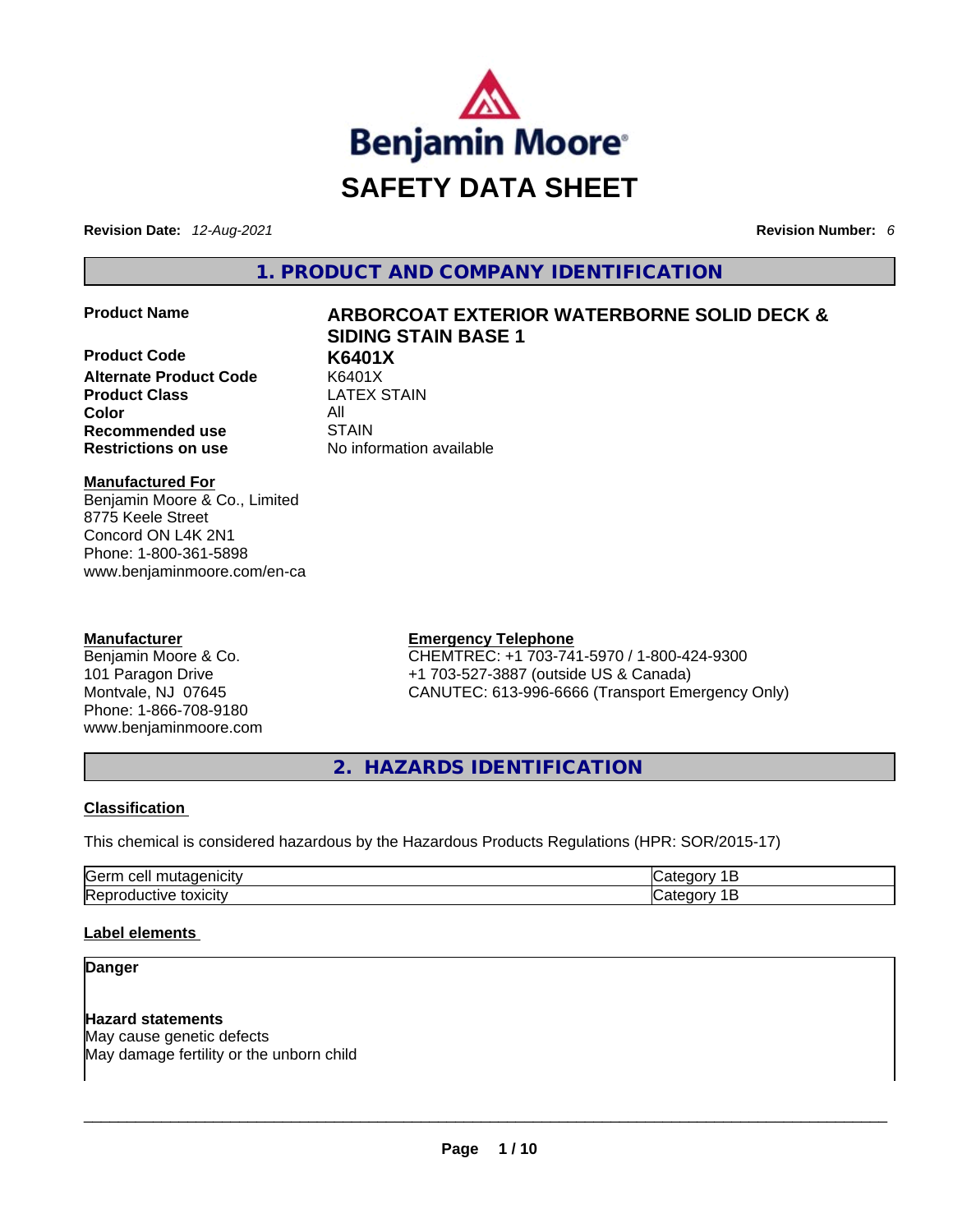

**Odor** little or no odor

#### **Precautionary Statements - Prevention**

Obtain special instructions before use Do not handle until all safety precautions have been read and understood Use personal protective equipment as required

#### **Precautionary Statements - Response**

IF exposed or concerned: Get medical advice/attention

#### **Precautionary Statements - Storage**

Store locked up

#### **Precautionary Statements - Disposal**

Dispose of contents/container to an approved waste disposal plant

#### **Other information**

No information available

 **WARNING:** This product contains isothiazolinone compounds at levels of <0.1%. These substances are biocides commonly found in most paints and a variety of personal care products as a preservative. Certain individuals may be sensitive or allergic to these substances, even at low levels.

# **3. COMPOSITION INFORMATION ON COMPONENTS**

| <b>Chemical name</b>                                                            | CAS No.    | Weight-%      | Hazardous Material<br>registry number<br>(HMIRA registry #) | Date HMIRA filed and<br>Information Review Act date exemption granted<br>(if applicable) |
|---------------------------------------------------------------------------------|------------|---------------|-------------------------------------------------------------|------------------------------------------------------------------------------------------|
| Titanium dioxide                                                                | 13463-67-7 | $10 - 30%$    |                                                             |                                                                                          |
| Nepheline syenite                                                               | 37244-96-5 | $7 - 13%$     |                                                             |                                                                                          |
| Diatomaceous earth                                                              | 61790-53-2 | $-5%$         |                                                             |                                                                                          |
| Propanoic acid, 2-methyl-,<br>monoester with<br>2,2,4-trimethyl-1,3-pentanediol | 25265-77-4 | $1 - 5%$      |                                                             |                                                                                          |
| Silica amorphous                                                                | 7631-86-9  | - 5%          |                                                             |                                                                                          |
| Zinc oxide                                                                      | 1314-13-2  | $-5%$         |                                                             |                                                                                          |
| Carbamic acid,<br>1H-benzimidazol-2-yl-, methyl<br>ester                        | 10605-21-7 | $0.1 - 0.25%$ |                                                             |                                                                                          |
| Trimethylolpropane                                                              | 77-99-6    | $0.1 - 0.25%$ |                                                             |                                                                                          |

\*The exact percentage (concentration) of composition has been withheld as a trade secret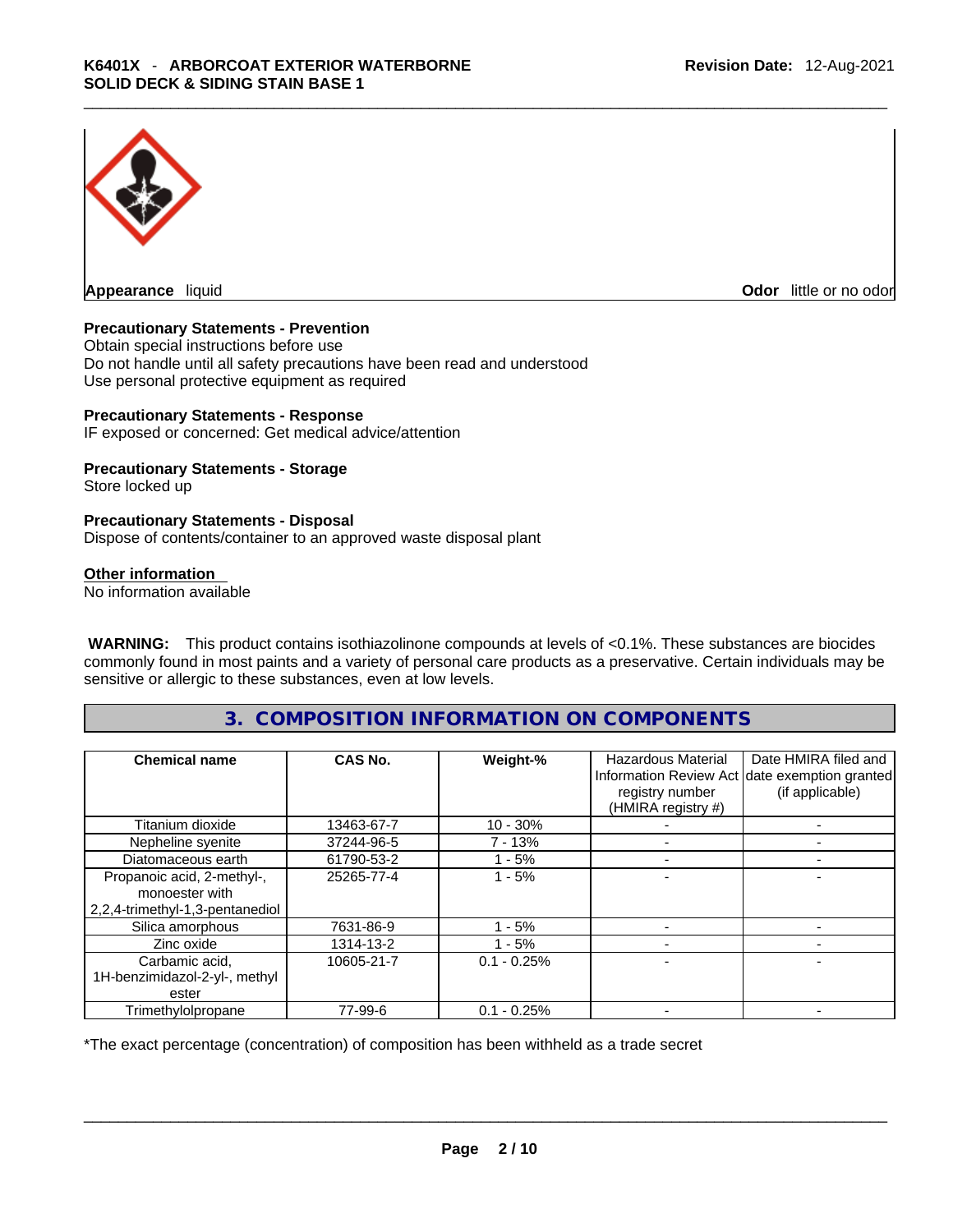|                                        | 4. FIRST AID MEASURES                                                                                    |
|----------------------------------------|----------------------------------------------------------------------------------------------------------|
| <b>General Advice</b>                  | If symptoms persist, call a physician. Show this safety data<br>sheet to the doctor in attendance.       |
| <b>Eye Contact</b>                     | Rinse thoroughly with plenty of water for at least 15<br>minutes and consult a physician.                |
| <b>Skin Contact</b>                    | Wash off immediately with soap and plenty of water while<br>removing all contaminated clothes and shoes. |
| <b>Inhalation</b>                      | Move to fresh air. If symptoms persist, call a physician.                                                |
| Ingestion                              | Clean mouth with water and afterwards drink plenty of<br>water. Consult a physician if necessary.        |
| <b>Most Important Symptoms/Effects</b> | None known.                                                                                              |
| <b>Notes To Physician</b>              | Treat symptomatically.                                                                                   |
|                                        |                                                                                                          |

# **5. FIRE-FIGHTING MEASURES**

| <b>Suitable Extinguishing Media</b>                                              | Use extinguishing measures that are appropriate to local<br>circumstances and the surrounding environment.                                   |  |  |
|----------------------------------------------------------------------------------|----------------------------------------------------------------------------------------------------------------------------------------------|--|--|
| Protective equipment and precautions for firefighters                            | As in any fire, wear self-contained breathing apparatus<br>pressure-demand, MSHA/NIOSH (approved or equivalent)<br>and full protective gear. |  |  |
| <b>Specific Hazards Arising From The Chemical</b>                                | Closed containers may rupture if exposed to fire or<br>extreme heat.                                                                         |  |  |
| <b>Sensitivity to mechanical impact</b>                                          | No.                                                                                                                                          |  |  |
| Sensitivity to static discharge                                                  | No.                                                                                                                                          |  |  |
| <b>Flash Point Data</b><br>Flash point (°F)<br>Flash Point (°C)<br><b>Method</b> | Not applicable<br>Not applicable<br>Not applicable                                                                                           |  |  |
| <b>Flammability Limits In Air</b>                                                |                                                                                                                                              |  |  |
| Lower flammability limit:<br><b>Upper flammability limit:</b>                    | Not applicable<br>Not applicable                                                                                                             |  |  |
| Health: 2<br>Flammability: 0<br><b>NFPA</b>                                      | <b>Instability: 0</b><br><b>Special: Not Applicable</b>                                                                                      |  |  |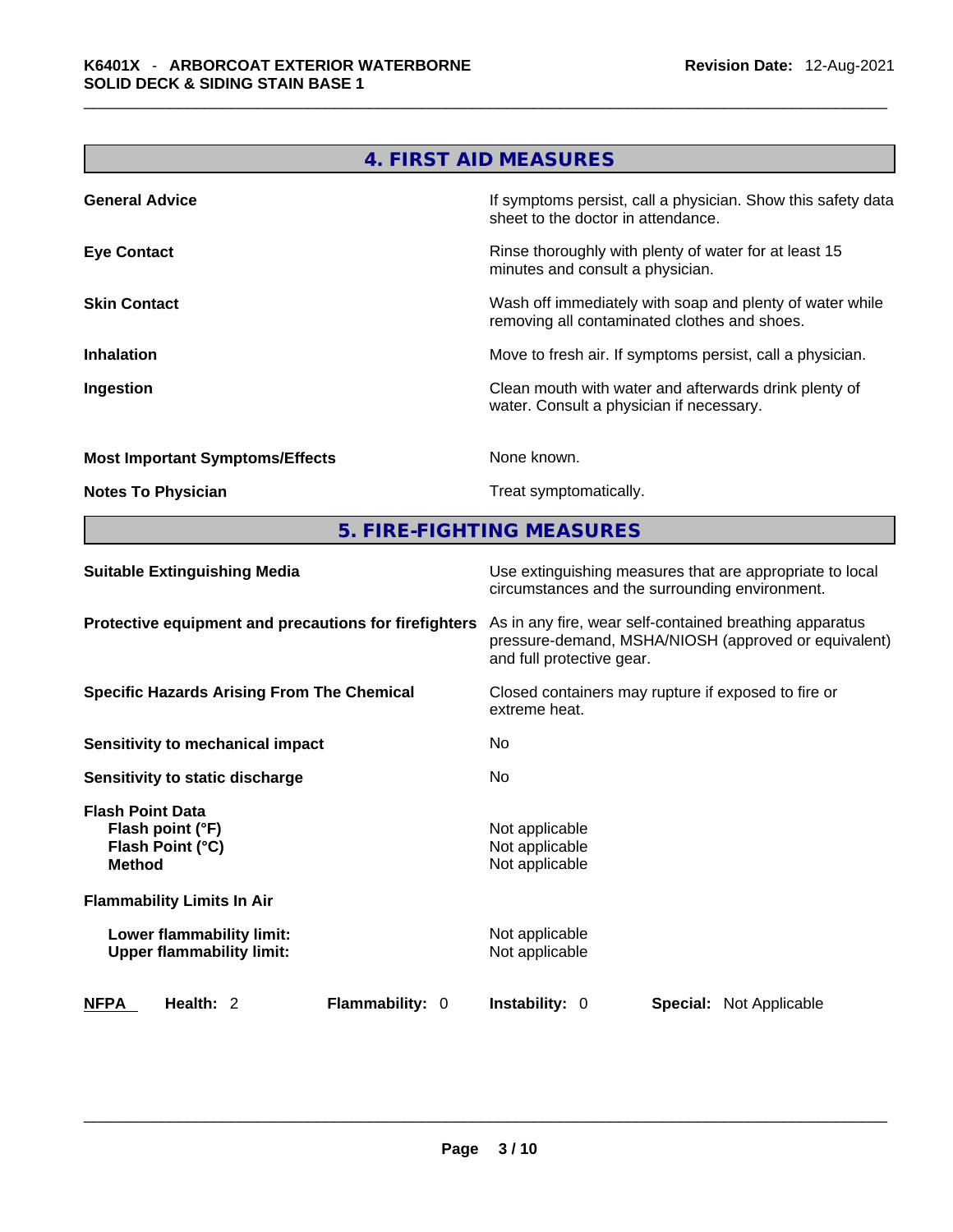#### **NFPA Legend**

- 0 Not Hazardous
- 1 Slightly
- 2 Moderate
- 3 High
- 4 Severe

*The ratings assigned are only suggested ratings, the contractor/employer has ultimate responsibilities for NFPA ratings where this system is used.* 

*Additional information regarding the NFPA rating system is available from the National Fire Protection Agency (NFPA) at www.nfpa.org.* 

# **6. ACCIDENTAL RELEASE MEASURES**

**Personal Precautions Avoid contact with skin, eyes and clothing. Ensure Personal Precautions** adequate ventilation.

**Other Information Discription Prevent further leakage or spillage if safe to do so.** 

**Environmental precautions** See Section 12 for additional Ecological Information.

**Methods for Cleaning Up Example 20 All 20 All 20 All 20 Soak** up with inert absorbent material. Sweep up and shovel into suitable containers for disposal.

# **7. HANDLING AND STORAGE**

**Handling Handling Avoid contact with skin, eyes and clothing. Avoid breathing** vapors, spray mists or sanding dust. In case of insufficient ventilation, wear suitable respiratory equipment.

**Storage Keep container tightly closed. Keep out of the reach of Keep** container tightly closed. Keep out of the reach of

#### **Incompatible Materials No information available No** information available

**8. EXPOSURE CONTROLS/PERSONAL PROTECTION** 

children.

#### **Exposure Limits**

| <b>Chemical name</b> | <b>ACGIH TLV</b>                                                                                                             | <b>Alberta</b>                                         | <b>British Columbia</b>                                  | <b>Ontario</b>                                 | Quebec                                                                  |
|----------------------|------------------------------------------------------------------------------------------------------------------------------|--------------------------------------------------------|----------------------------------------------------------|------------------------------------------------|-------------------------------------------------------------------------|
| Titanium dioxide     | TWA: $10 \text{ mg/m}^3$                                                                                                     | 10 mg/m $3$ - TWA                                      | 10 mg/m $3$ - TWA<br>$3$ mg/m <sup>3</sup> - TWA         | 10 mg/m $3$ - TWA                              | 10 mg/m <sup>3</sup> - TWAEV                                            |
| Nepheline syenite    | N/E                                                                                                                          | N/E                                                    | N/E                                                      | 10 mg/m $3$ - TWA                              | N/E                                                                     |
| Diatomaceous earth   | N/E                                                                                                                          | N/E                                                    | 4 mg/m <sup>3</sup> - TWA<br>1.5 mg/m <sup>3</sup> - TWA | N/E                                            | $6 \text{ mg/m}^3$ - TWAEV                                              |
| Zinc oxide           | STEL: $10 \text{ mg/m}^3$<br>respirable particulate<br>matter<br>TWA: $2 \text{ mg/m}^3$<br>respirable particulate<br>matter | $2 \text{ mg/m}^3$ - TWA<br>$10 \text{ mg/m}^3$ - STEL | $2 \text{ mg/m}^3$ - TWA<br>$10 \text{ mg/m}^3$ - STEL   | $2 \text{ mg/m}^3$ - TWA<br>10 $mq/m^3$ - STEL | 10 mg/m $3$ - TWAEV<br>$5 \text{ mg/m}^3$ - TWAEV<br>10 mg/m $3 -$ STEV |

#### **Legend**

ACGIH - American Conference of Governmental Industrial Hygienists

Alberta - Alberta Occupational Exposure Limits

British Columbia - British Columbia Occupational Exposure Limits

Ontario - Ontario Occupational Exposure Limits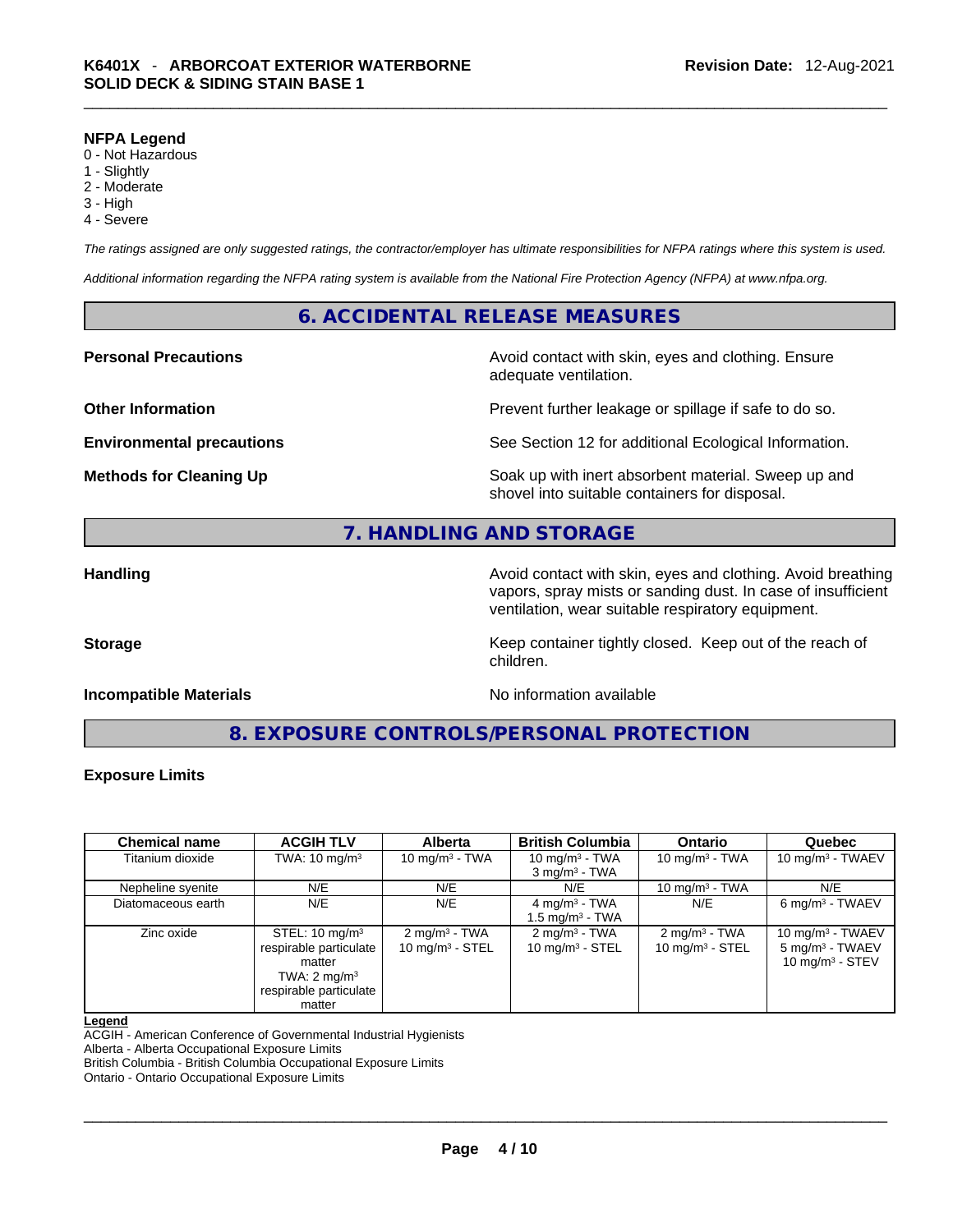Quebec - Quebec Occupational Exposure Limits N/E - Not established

**Personal Protective Equipment**

**Engineering Measures Ensure adequate ventilation, especially in confined areas.** 

**Eye/Face Protection** Safety glasses with side-shields. **Skin Protection Protection Protective gloves and impervious clothing. Respiratory Protection Number 2012** Use only with adequate ventilation. In operations where exposure limits are exceeded, use a NIOSH approved respirator that has been selected by a technically qualified person for the specific work conditions. When spraying the product or applying in confined areas, wear a NIOSH approved respirator specified for paint spray or organic vapors.

**Hygiene Measures Avoid contact with skin, eyes and clothing. Remove and Avoid contact with skin, eyes and clothing. Remove and Avoid contact with skin, eyes and clothing. Remove and** wash contaminated clothing before re-use. Wash thoroughly after handling.

# **9. PHYSICAL AND CHEMICAL PROPERTIES**

**Appearance liquid Odor Odor Odor Odor Odor Odor** *little or no odor little or no odor* **Odor Threshold** No information available **Density (lbs/gal)** 11.85 - 11.95<br> **Specific Gravity** 1.42 - 1.44 **Specific Gravity pH bH** *pH* **Viscosity (cps) No information available No information available Solubility(ies)** No information available **Water solubility No information available No information available Evaporation Rate No information available No information available Vapor pressure**  No information available **Vapor pressure No information available Vapor density No information available No** information available **Wt. % Solids** 50 - 60 **Vol. % Solids** 35 - 45 **Wt. % Volatiles Vol. % Volatiles** 55 - 65 **VOC Regulatory Limit (g/L)** < 100 **Boiling Point (°F)** 212 **Boiling Point (°C)** 100 **Freezing point (°F)** 32 **Freezing Point (°C)** 0 **Flash point (°F)** Not applicable **Flash Point (°C)** Not applicable **Method**<br> **Plammability (solid, gas)**<br> **Plammability (solid, gas)**<br> **Not** applicable **Flammability (solid, gas)**<br> **Upper flammability limit:**<br>
Upper flammability limit:<br>  $\begin{array}{ccc}\n\bullet & \bullet & \bullet \\
\bullet & \bullet & \bullet\n\end{array}$  Not applicable **Upper flammability limit:**<br> **Lower flammability limit:** Not applicable Not applicable **Lower flammability limit:**<br> **Autoignition Temperature (°F)** Not applicable havailable **Autoignition Temperature (°F) Autoignition Temperature (°C)** No information available **Decomposition Temperature (°F)** No information available **Decomposition Temperature (°C)** No information available \_\_\_\_\_\_\_\_\_\_\_\_\_\_\_\_\_\_\_\_\_\_\_\_\_\_\_\_\_\_\_\_\_\_\_\_\_\_\_\_\_\_\_\_\_\_\_\_\_\_\_\_\_\_\_\_\_\_\_\_\_\_\_\_\_\_\_\_\_\_\_\_\_\_\_\_\_\_\_\_\_\_\_\_\_\_\_\_\_\_\_\_\_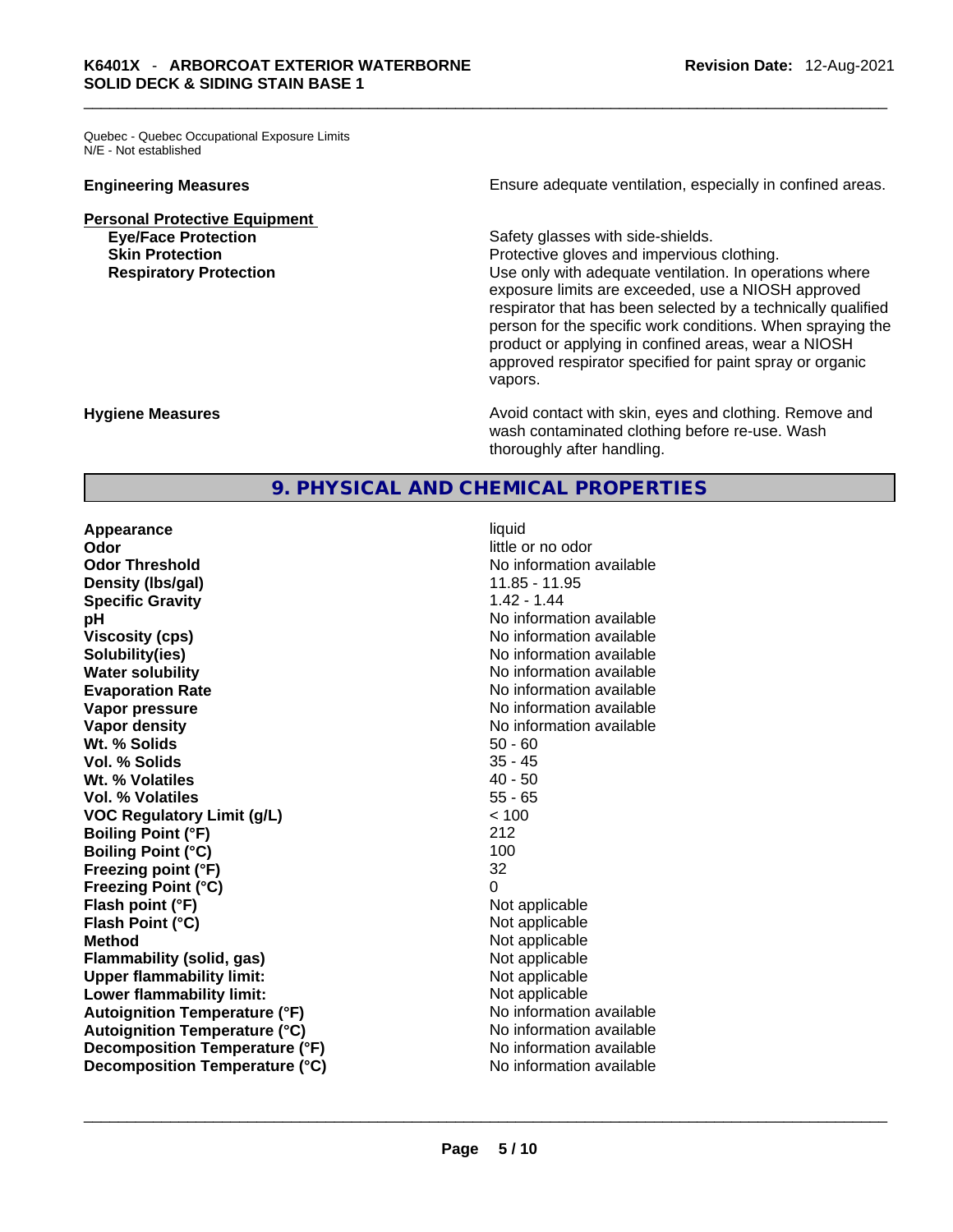**Partition coefficient** No information available

| <b>Reactivity</b>                       | Not Applicable                           |
|-----------------------------------------|------------------------------------------|
| <b>Chemical Stability</b>               | Stable under normal conditions.          |
| <b>Conditions to avoid</b>              | Prevent from freezing.                   |
| <b>Incompatible Materials</b>           | No materials to be especially mentioned. |
| <b>Hazardous Decomposition Products</b> | None under normal use.                   |
| Possibility of hazardous reactions      | None under normal conditions of use.     |

# **11. TOXICOLOGICAL INFORMATION**

| <b>Product Information</b>               |  |
|------------------------------------------|--|
| Information on likely routes of exposure |  |

**Principal Routes of Exposure Exposure** Eye contact, skin contact and inhalation.

Substance may cause slight skin irritation. Prolonged or repeated contact may dry skin and cause irritation.

**Acute Toxicity<br>Product Information** 

**No information available** 

**Symptoms related to the physical,chemical and toxicological characteristics**

**Symptoms Symptoms No information available** 

**May cause slight irritation** 

vomiting and diarrhea.

**No information available.**<br>No information available.

No information available.

#### **Delayed and immediate effects as well as chronic effects from short and long-term exposure**

| Eye contact         |  |
|---------------------|--|
| <b>Skin contact</b> |  |

**Inhalation Inhalation Inhalation May cause irritation of respiratory tract. Ingestion Ingestion Ingestion Ingestion Ingestion Ingestion** *Ingestion**Ingestion* **<b>***Ingestion Ingestion Ingestion Ingestion Ingestion Ingestion Ingestion Ingestion Ingestion* 

**Sensitization Sensitization No information available. Neurological Effects No information available. Mutagenic Effects Mutagenic Effects Suspected of causing genetic defects. Reproductive Effects May damage fertility or the unborn child.**<br> **Developmental Effects May damage fertility or the unborn child.**<br>
No information available. **Developmental Effects<br>Target organ effects STOT -** single exposure<br> **STOT** - repeated exposure<br> **STOT** - repeated exposure **STOT** - repeated exposure<br>Other adverse effects Aspiration Hazard **Aspiration Hazard No information available.** 

**Numerical measures of toxicity**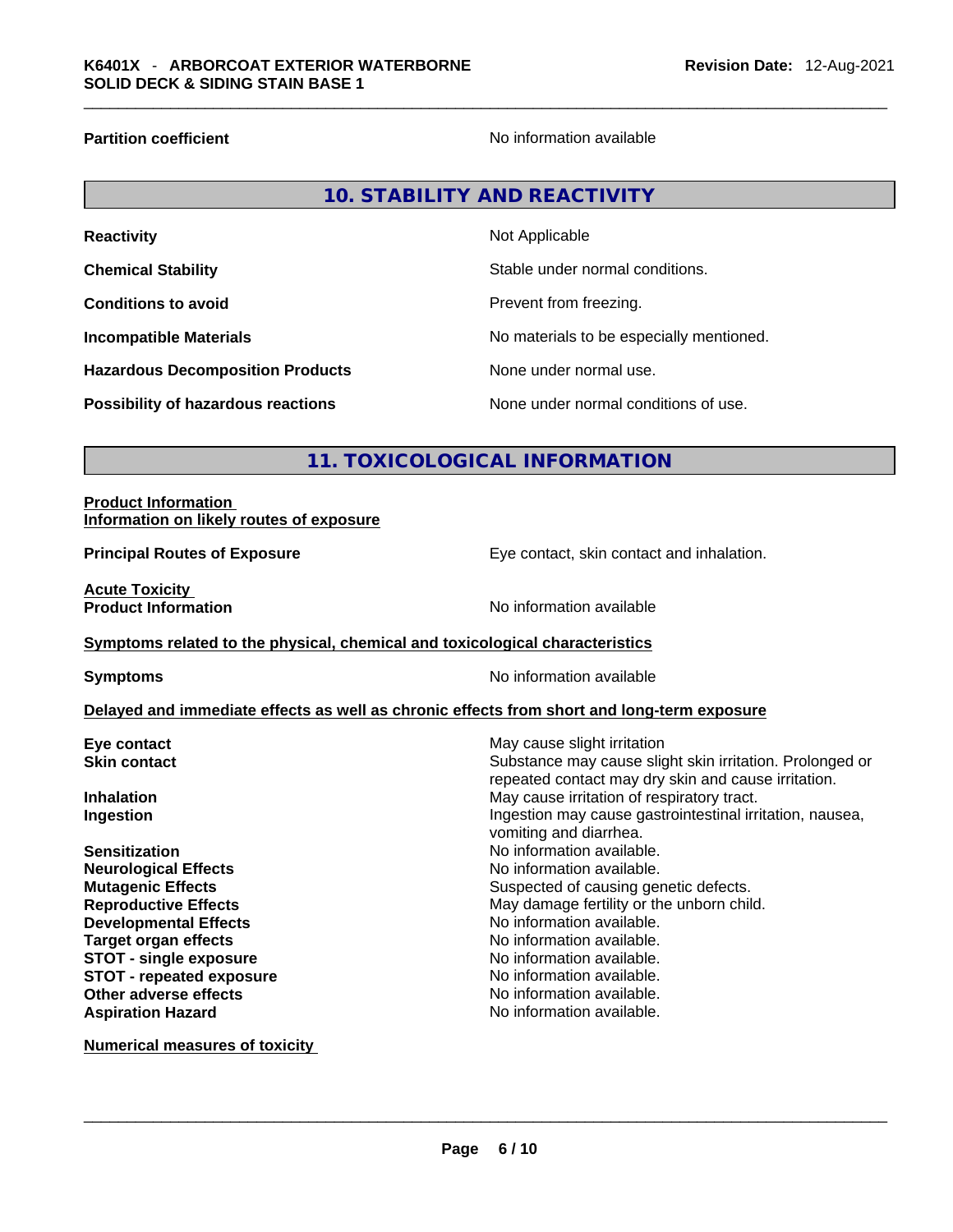#### **The following values are calculated based on chapter 3.1 of the GHS document**

#### **ATEmix (oral)** 32735 mg/kg **ATEmix (dermal)** 150823 mg/kg

#### **Component Information**

| Chemical name                                                                                 | Oral LD50                                      | Dermal LD50              | <b>Inhalation LC50</b>  |
|-----------------------------------------------------------------------------------------------|------------------------------------------------|--------------------------|-------------------------|
| Titanium dioxide<br>13463-67-7                                                                | $> 10000$ mg/kg (Rat)                          |                          |                         |
| Propanoic acid, 2-methyl-,<br>monoester with<br>2,2,4-trimethyl-1,3-pentanediol<br>25265-77-4 | $= 3200$ mg/kg (Rat)                           | $> 15200$ mg/kg (Rat)    | -                       |
| Silica amorphous<br>7631-86-9                                                                 | $= 7900$ mg/kg (Rat)                           | $>$ 2000 mg/kg (Rabbit)  | $> 2.2$ mg/L (Rat) 1 h  |
| Zinc oxide<br>1314-13-2                                                                       | $>$ 5000 mg/kg (Rat)                           |                          |                         |
| Carbamic acid.<br>1H-benzimidazol-2-yl-, methyl ester<br>10605-21-7                           | $>$ 5050 mg/kg (Rat)                           | $> 10000$ mg/kg (Rabbit) |                         |
| Trimethylolpropane<br>77-99-6                                                                 | $= 14100$ mg/kg (Rat)<br>$= 14000$ mg/kg (Rat) |                          | $> 0.29$ mg/L (Rat) 4 h |

## **Chronic Toxicity**

#### **Carcinogenicity**

*The information below indicates whether each agency has listed any ingredient as a carcinogen:.* 

| <b>Chemical name</b>          | <b>IARC</b>                     | <b>NTP</b> |
|-------------------------------|---------------------------------|------------|
|                               | 2B<br>Possible Human Carcinogen |            |
| <sup>1</sup> Titanium dioxide |                                 |            |

• Although IARC has classified titanium dioxide as possibly carcinogenic to humans (2B), their summary concludes: "No significant exposure to titanium dioxide is thought to occur during the use of products in which titanium dioxide is bound to other materials, such as paint."

#### **Legend**

IARC - International Agency for Research on Cancer NTP - National Toxicity Program OSHA - Occupational Safety & Health Administration

**12. ECOLOGICAL INFORMATION** 

## **Ecotoxicity Effects**

The environmental impact of this product has not been fully investigated.

## **Product Information**

#### **Acute Toxicity to Fish**

# No information available \_\_\_\_\_\_\_\_\_\_\_\_\_\_\_\_\_\_\_\_\_\_\_\_\_\_\_\_\_\_\_\_\_\_\_\_\_\_\_\_\_\_\_\_\_\_\_\_\_\_\_\_\_\_\_\_\_\_\_\_\_\_\_\_\_\_\_\_\_\_\_\_\_\_\_\_\_\_\_\_\_\_\_\_\_\_\_\_\_\_\_\_\_ **Acute Toxicity to Aquatic Invertebrates**

No information available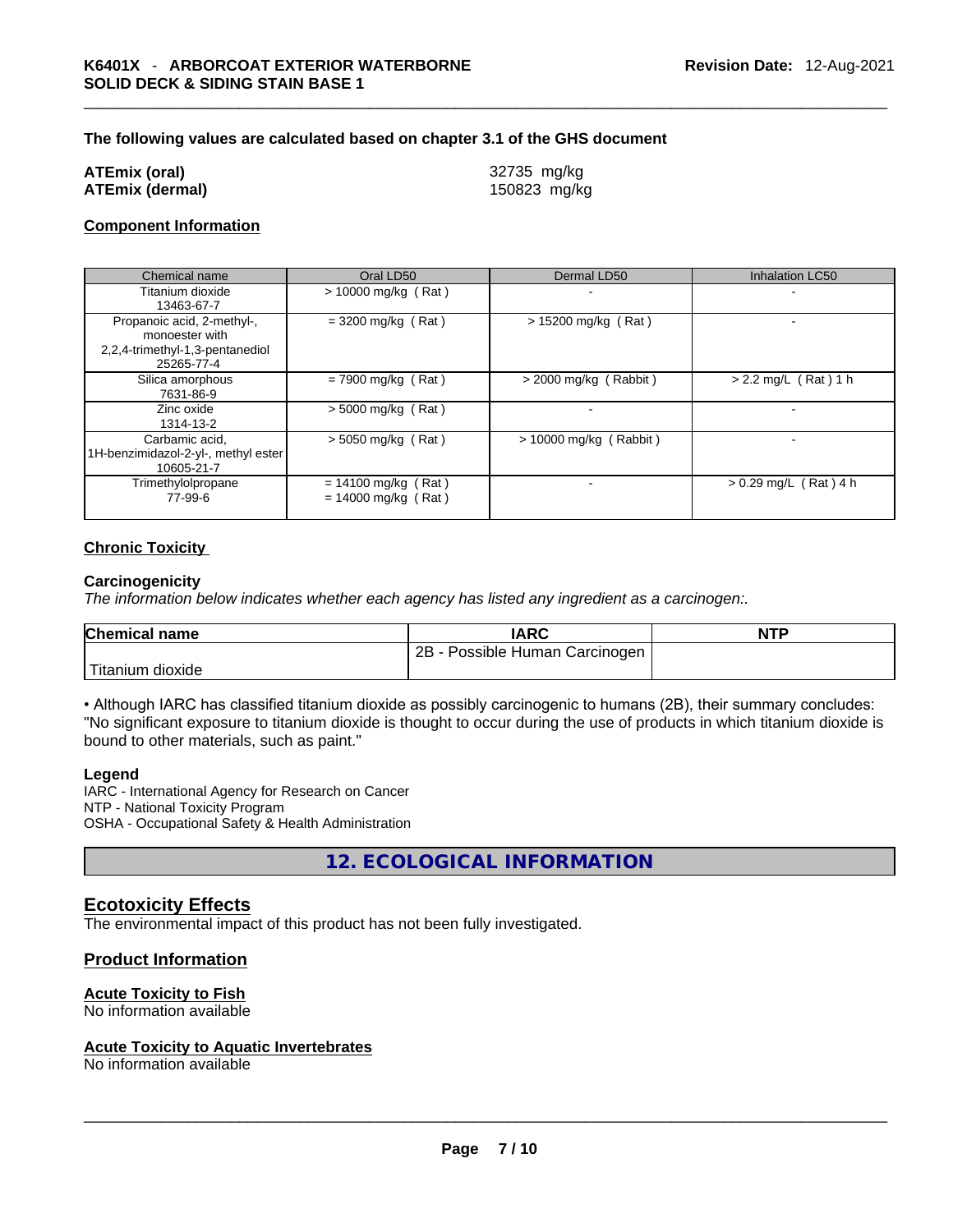#### **Acute Toxicity to Aquatic Plants**

No information available

#### **Persistence / Degradability**

No information available.

#### **Bioaccumulation**

There is no data for this product.

#### **Mobility in Environmental Media**

No information available.

#### **Ozone**

No information available

#### **Component Information**

#### **Acute Toxicity to Fish**

Titanium dioxide  $LC50:$  > 1000 mg/L (Fathead Minnow - 96 hr.) Carbamic acid, 1H-benzimidazol-2-yl-, methyl ester LC50: 1.5 mg/L (Rainbow Trout - 96 hr.)

#### **Acute Toxicity to Aquatic Invertebrates**

Carbamic acid, 1H-benzimidazol-2-yl-, methyl ester LC50: 0.22 mg/L (water flea - 48 hr.)

#### **Acute Toxicity to Aquatic Plants**

No information available

# **13. DISPOSAL CONSIDERATIONS**

**Waste Disposal Method** Dispose of in accordance with federal, state, provincial, and local regulations. Local requirements may vary, consult your sanitation department or state-designated environmental protection agency for more disposal options.

**14. TRANSPORT INFORMATION** 

**TDG** Not regulated \_\_\_\_\_\_\_\_\_\_\_\_\_\_\_\_\_\_\_\_\_\_\_\_\_\_\_\_\_\_\_\_\_\_\_\_\_\_\_\_\_\_\_\_\_\_\_\_\_\_\_\_\_\_\_\_\_\_\_\_\_\_\_\_\_\_\_\_\_\_\_\_\_\_\_\_\_\_\_\_\_\_\_\_\_\_\_\_\_\_\_\_\_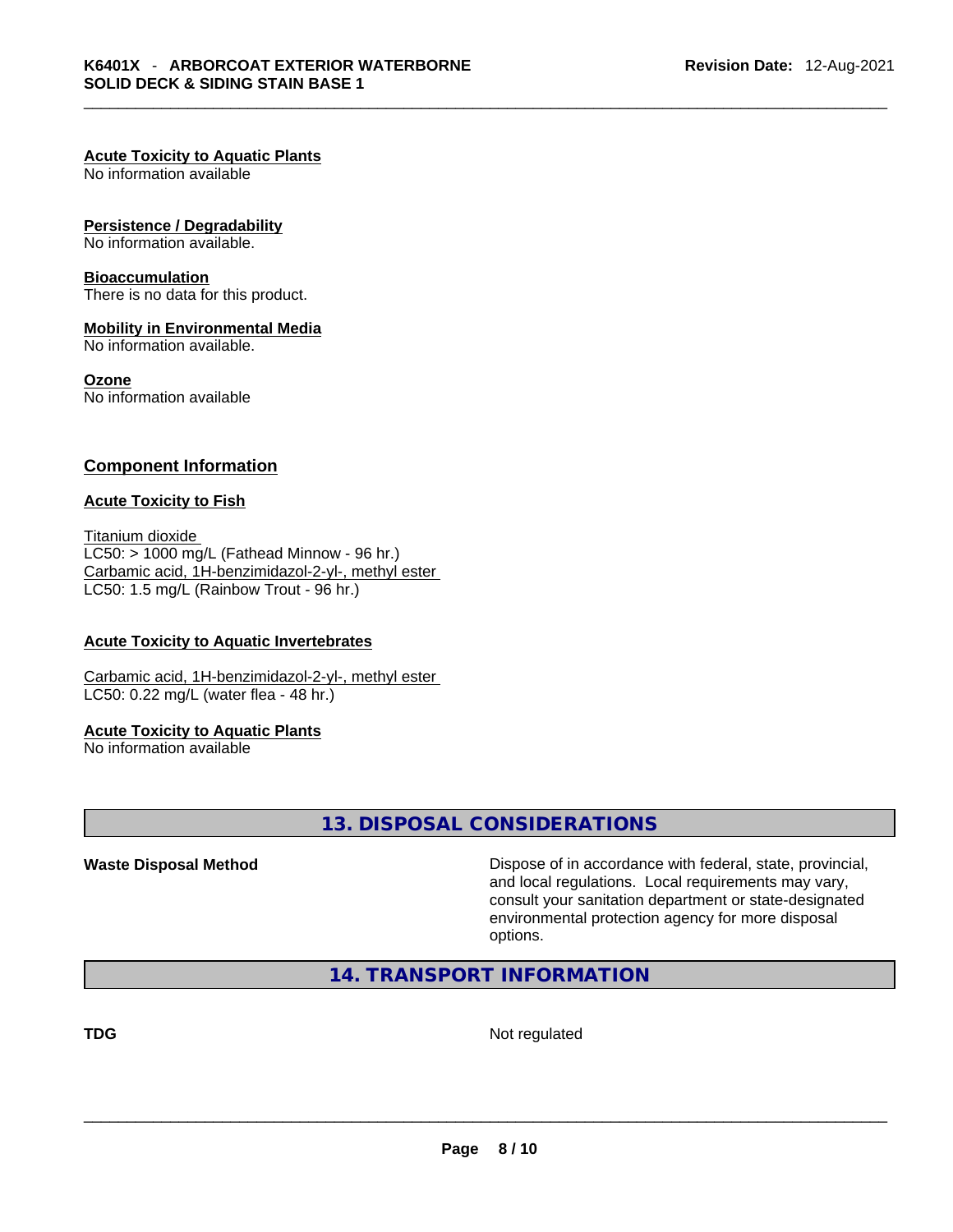#### **ICAO / IATA** Not regulated

**IMDG / IMO** Not regulated

# **15. REGULATORY INFORMATION**

# **International Inventories**

| <b>TSCA: United States</b> | Yes - All components are listed or exempt. |
|----------------------------|--------------------------------------------|
| <b>DSL: Canada</b>         | Yes - All components are listed or exempt. |

## **National Pollutant Release Inventory (NPRI)**

#### **NPRI Parts 1- 4**

This product contains the following Parts 1-4 NPRI chemicals:

*None*

#### **NPRI Part 5**

This product contains the following NPRI Part 5 Chemicals:

*None*

#### **WHMIS Regulatory Status**

This product has been classified in accordance with the hazard criteria of the Hazardous Products Regulations (HPR) and the SDS contains all the information required by the HPR.

| <b>16. OTHER INFORMATION</b>                                                                                                                                                                                                                                                                                                                                                                                                               |               |  |                        |                      |          |  |  |
|--------------------------------------------------------------------------------------------------------------------------------------------------------------------------------------------------------------------------------------------------------------------------------------------------------------------------------------------------------------------------------------------------------------------------------------------|---------------|--|------------------------|----------------------|----------|--|--|
| HMIS                                                                                                                                                                                                                                                                                                                                                                                                                                       | Health: $2^*$ |  | <b>Flammability: 0</b> | <b>Reactivity: 0</b> | $PPE: -$ |  |  |
| <b>HMIS Legend</b><br>0 - Minimal Hazard<br>1 - Slight Hazard<br>2 - Moderate Hazard<br>3 - Serious Hazard<br>4 - Severe Hazard<br>* - Chronic Hazard<br>X - Consult your supervisor or S.O.P. for "Special" handling instructions.<br>Note: The PPE rating has intentionally been left blank. Choose appropriate PPE that will protect employees from the hazards the material will<br>present under the actual normal conditions of use. |               |  |                        |                      |          |  |  |

*Caution: HMISÒ ratings are based on a 0-4 rating scale, with 0 representing minimal hazards or risks, and 4 representing significant hazards or risks. Although HMISÒ ratings are not required on MSDSs under 29 CFR 1910.1200, the preparer, has chosen to provide them. HMISÒ ratings are to be used only in conjunction with a fully implemented HMISÒ program by workers who have received appropriate HMISÒ training. HMISÒ is a registered trade and service mark of the NPCA. HMISÒ materials may be purchased exclusively from J. J. Keller (800) 327-6868.* 

 **WARNING!** If you scrape, sand, or remove old paint, you may release lead dust. LEAD IS TOXIC. EXPOSURE